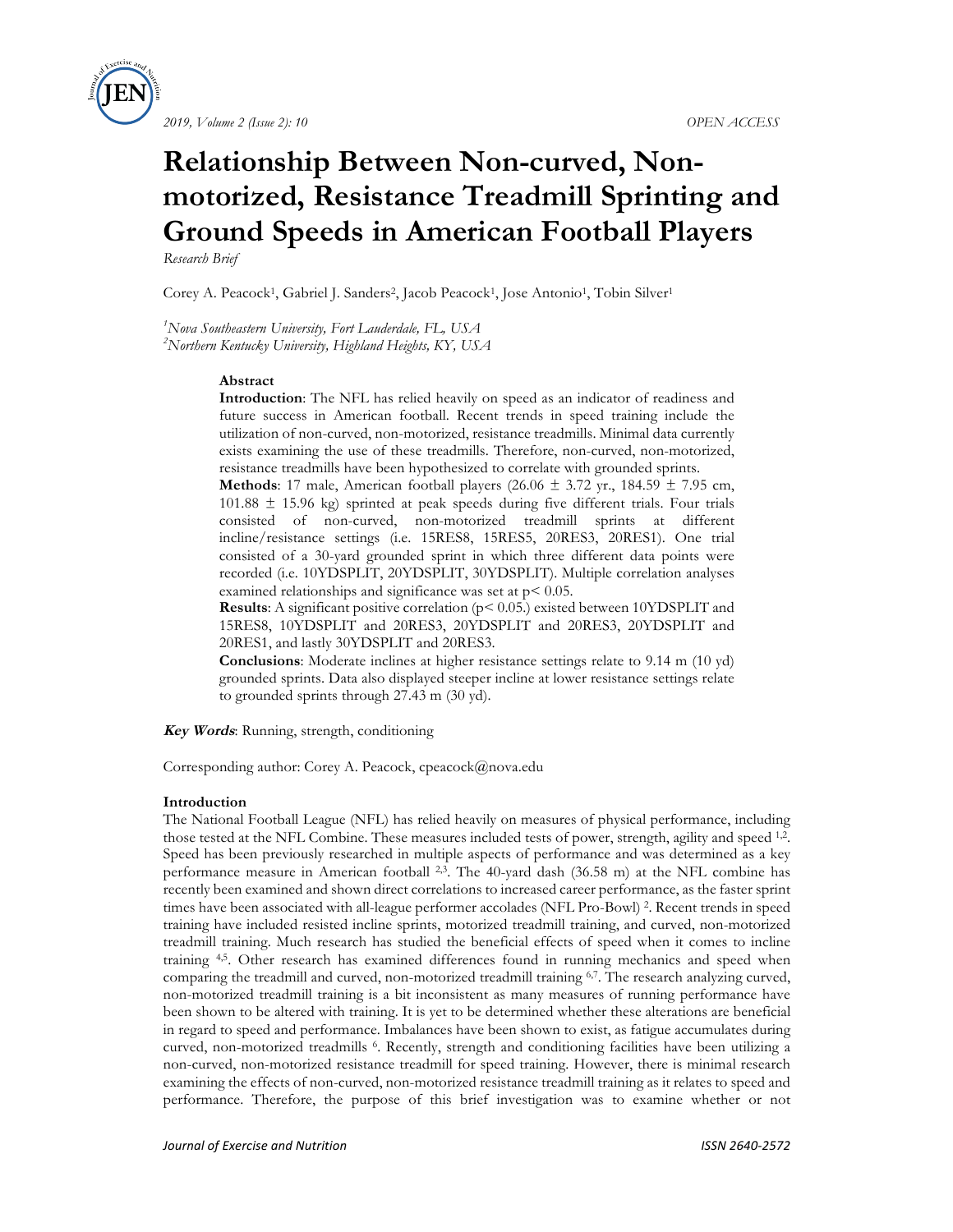correlations exist between non-curved, non-motorized treadmill speeds, and peak ground speeds during sprinting tasks. It was hypothesized positive correlations would indeed exist between each.

## **Methods**

# *Participants*

The data-set included 17 male, American football players (26.06±3.72 yrs, 14 professional NFL and three collegiate NCAAF) during off-season training. Inclusion criteria were collegiate or professional football players who received medical clearance prior to off-season training. Exclusion criteria included athletes unable to pass medical examinations due to health concerns and/or injuries.

### *Protocol*

The athletes reported to the facility during an off-season, taper week, training session. They were instructed to refrain from physical activity 24 hours prior to testing. All athletes were randomly counterbalanced between five different sprinting trials including four, maximum speed sprints (Figure 1) on a non-motorized, non-curved, resistance treadmill (SHREDmill, Boca Raton, FL, USA). The peak speed (m/s) was recorded for each. The incline and resistance was adjusted for each trial in accordance with the manufacturer's recommendations to a resistance eight at a 15% incline while holding on to support rail (15RES8), a resistance five at a 15% incline while holding on to a support rail (15RES5), a resistance three at a 20% incline without holding a support (20RES3), and a resistance one at a 20% incline without holding a support (20RES1). The higher resistance number indicated a greater tension from the non-motorized belt and the higher incline percentage indicated a steeper angle of the noncurved, sprinting surface. The fifth randomized trial was a 27.43 m sprint on grounded field-turf. Top speeds were recorded utilizing a pulley system (1080 SPRINT, Motion 1080, Austin, Texas, USA) for determining peak speeds  $(m/s)$  at 3 different time points including 9.14 m (10YDSPLIT), 18.29 m (20YDSPLIT), and 27.43 m (30YDSPLIT) 8. This report of data was approved by the University's Institutional Review Board (IRB) and all athletes provided consent to participate in the off-season training and sprint testing.

## *Statistical Analysis*

All descriptive statistics (means and standard deviation) were calculated for physical characteristics (e.g., height, weight, and age) and peak speeds (m/s) for each data point (e.g., 15RES8, 15RES5, 20RES3, 20RES1, 10YDSPLIT, 20YDSPLIT, 30YDSPLIT). In addition, multiple correlation analyses were utilized to examine the potential relationships between speeds at each data point. All statistics were analyzed using Statistical Analysis Software (SPSS, Version 21.0, IBM INC., Armonk, NY) and significance was set at  $p < 0.05$ .



Figure 1. Non-Curved, Non-Motorized Treadmill (A) and SHREDmill Sprinting (B)

#### **Results**

All descriptive data including age, body height, and body mass is found for the group of male American football players in Table 1. Table 2 provides all descriptive peak speed data for each data point of the given grounded turf trial. Additional descriptive peak speed data for SHREDmill trials can be found in Table 3.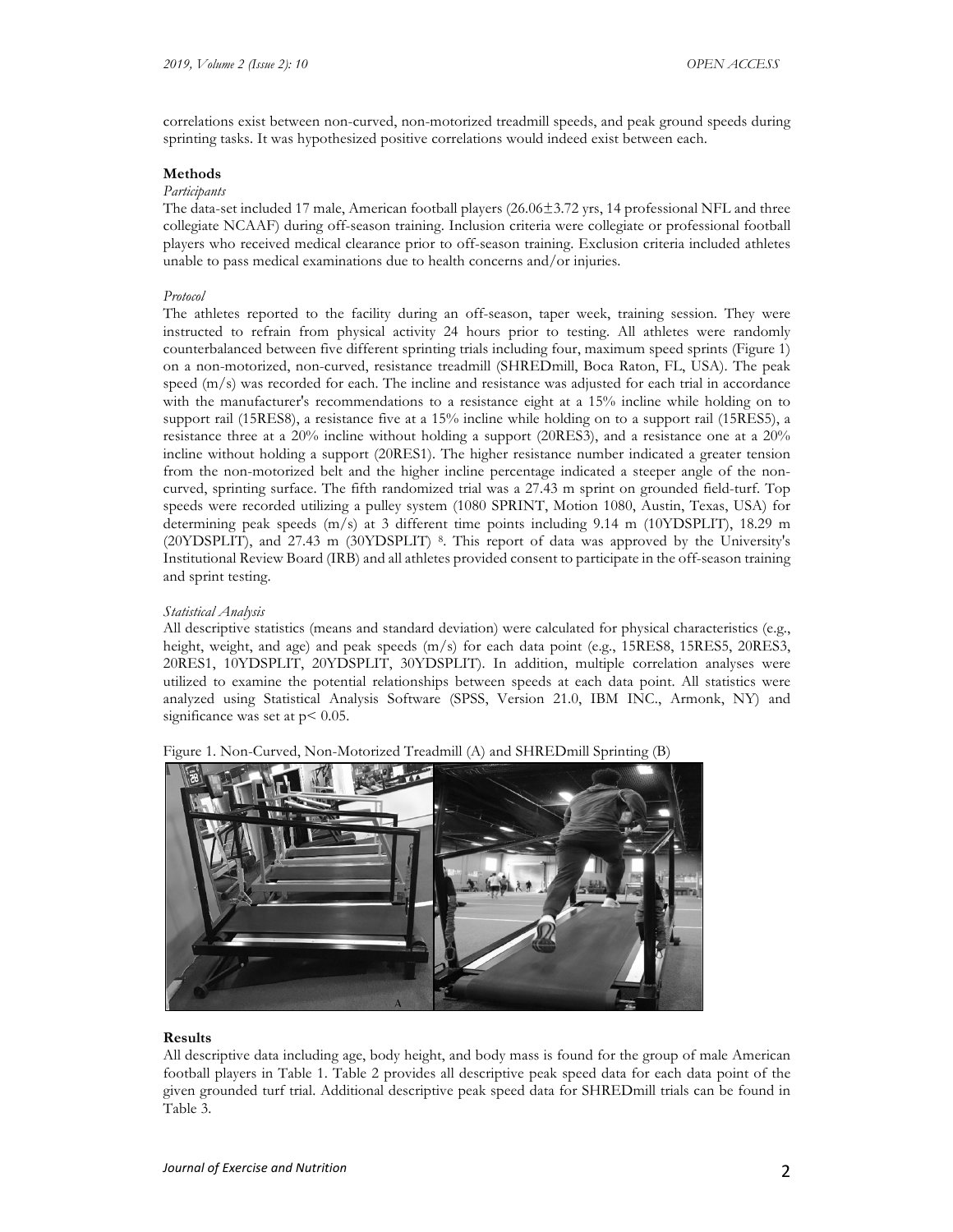|                         | AGE              | <b>HEIGHT</b>     | WEIGHT             |
|-------------------------|------------------|-------------------|--------------------|
|                         | (YRS)            | 'CM)              | (KG)               |
| <b>FOOTBALL PLAYERS</b> | $26.06 \pm 3.72$ | $184.59 \pm 7.95$ | $101.88 \pm 15.96$ |
| $(N=17)$                |                  |                   |                    |
| $-$<br>$-$<br>__        |                  |                   |                    |

Data are Means ± SD

## Table 2. Descriptive data of ground peak speeds.

|                         | 10YDSPLIT       | 20YDSPLIT       | 30YDSPLIT       |
|-------------------------|-----------------|-----------------|-----------------|
|                         | (M/S)           | (M/S)           | (M/S)           |
| <b>FOOTBALL PLAYERS</b> | $7.58 \pm 0.28$ | $8.55 \pm 0.51$ | $8.98 \pm 0.59$ |
| $(N=17)$                |                 |                 |                 |

Data are Means ± SD

#### Table 3. Descriptive data of SHREDmill peak speeds.

|                                     | <b>15RES8</b><br>(M/S) | <b>15RES5</b><br>(M/S) | <b>20RES3</b><br>(M/S) | <b>20RES1</b><br>(M/S) |
|-------------------------------------|------------------------|------------------------|------------------------|------------------------|
| <b>FOOTBALL PLAYERS</b><br>$(N=17)$ | $6.73 \pm 0.37$        | $7.19 \pm 0.38$        | $7.63 \pm 0.28$        | $8.10 \pm 0.29$        |
| $\sim$ $-$<br>$\sim$<br>__          |                        |                        |                        |                        |

Data are Means ± SD

Table 4 demonstrates results, which relate peak SHREDmill speeds and peak ground speeds. The correlation analysis revealed a significant moderate positive correlation ( $r = 0.486$ ,  $P = 0.048$ ) between 15RES8 and 10YDSPLIT and a significant strong positive correlation ( $r = 0.724$ ,  $P = 0.001$ ) between 20RES3 and 10YDSPLIT. Additionally, the correlation analysis (Table 4) revealed a significant strong positive correlation ( $r = 0.645$ ,  $P = 0.005$ ) between 20RES 3 and 20YDSPLIT and a significant strong positive correlation ( $r = 0.621$ ,  $P = 0.008$ ) between 20RES1 and 20YDSPLIT. Lastly, the correlation analysis revealed a significant moderate positive correlation  $(r = 0.491, P = 0.045)$  between 20RES3 and 30YDSPLIT.

Table 4. Correlational data of peak ground speeds and peak SHREDmill speeds.

|              | <b>15RES8</b> | <b>15RES5</b><br>(M/S) | <b>20RES3</b><br>(M/S) | <b>20RES1</b><br>(M/S) |
|--------------|---------------|------------------------|------------------------|------------------------|
|              | (M/S)         |                        |                        |                        |
| 10YDSPLIT    |               |                        |                        |                        |
| R            | $.486*$       | .462                   | $.724**$               | .434                   |
| $\mathbf{P}$ | .048          | .062                   | .001                   | .082                   |
| 20YDSPLIT    |               |                        |                        |                        |
| R            | .261          | .422                   | $.645**$               | $.621**$               |
| $\mathbf{P}$ | .311          | .092                   | .005                   | .008                   |
| 30YDSPLIT    |               |                        |                        |                        |
| R            | .356          | .436                   | $.491*$                | .439                   |
| $\mathbf{P}$ | .161          | .080                   | .045                   | .078                   |

Data are means ± SD

\*Denotes significance p≤0.05; \*\* Denotes significance p≤0.01

#### **Discussion**

Speed training has been determined to play a vital role in American football performance. Relationships exists between NFL combine speed and future success as a professional American football

player 2. Multiple modalities of training have been utilized to increase speed in American football players, including treadmills. Recent research has determined treadmill training under resistance may have less of an impact on biomechanical measures when compared to resisted ground sprints 9. Therefore, it was critical to analyze relationships between specific treadmill settings and peak ground speeds during sprinting. The data demonstrated positive correlations between non-motorized, resisted treadmill settings and peak ground speeds during short sprints. This can be crucial for programming and progression, as short sprints (9.14-m) have been researched and determined very reliable in monitoring performance